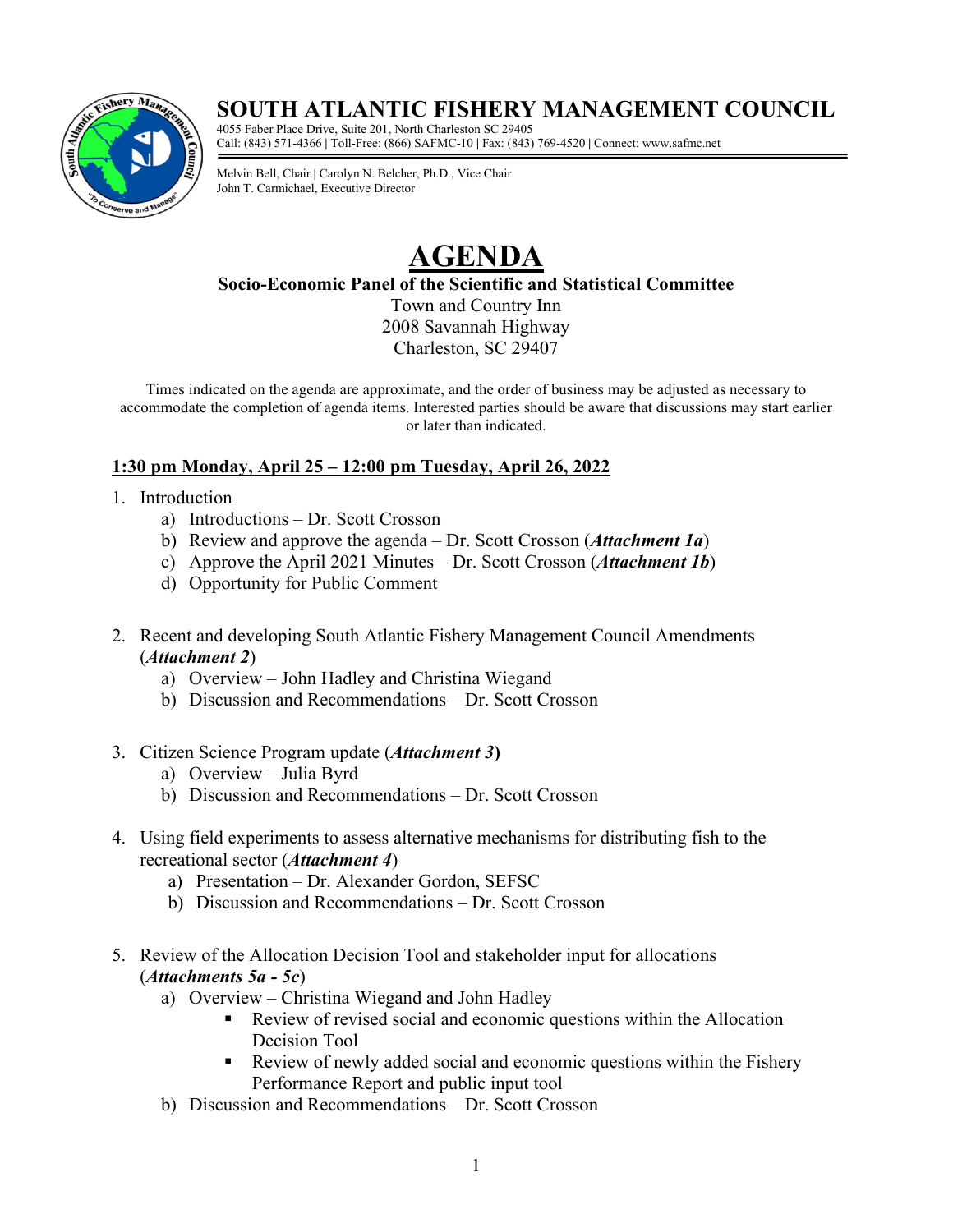- 6. Best Fishing Practices outreach lexicon (*Attachment 6*)
	- a) Overview Ashley Oliver and Christina Wiegand
	- b) Discussion and Recommendations Dr. Scott Crosson
- 7. Update on Snapper Grouper Regulatory Amendment 35 (Catch Levels for Red Snapper and Reducing Discards) (*Attachment 7*)
	- a) Overview Dr. Mike Schmidtke
	- b) Discussion and Recommendations Dr. Scott Crosson
- 8. South Atlantic commercial Golden Tilefish fishery (*Attachment 8*)
	- a) Overview Dr. Scott Crosson, Christina Wiegand, and John Hadley
	- b) Discussion and Recommendations Dr. Scott Crosson
- 9. Other Business
- 10. Opportunity for Public Comment
- 11. Report and Recommendations Review
- 12. Next SEP Meeting

#### **Socio-Economic Panel Members:**

Dr. Scott Crosson, Chair David Dietz Dr. Chris Dumas Dr. Jason Murray Dr. Andrew Ropicki Dr. Kurt Schnier Dr. Adam Stemle Dr. Jennifer Sweeney-Tookes Dr. John Whitehead

**Staff:** Christina Wiegand and John Hadley

#### **Documents:**

**Attachment 1a**. Socio-Economic Panel Agenda Overview **Attachment 1b**. Minutes from the April 2021 meeting

**Attachment 2**. Recent and Developing South Atlantic Council Amendments

**Attachment 3**. Citizen Science Program update presentation

**Attachment 4.** Using field experiments to assess alternative mechanisms for distributing fish to the recreational sector presentation

**Attachment 5a.** Allocations Decision Tool discussion document